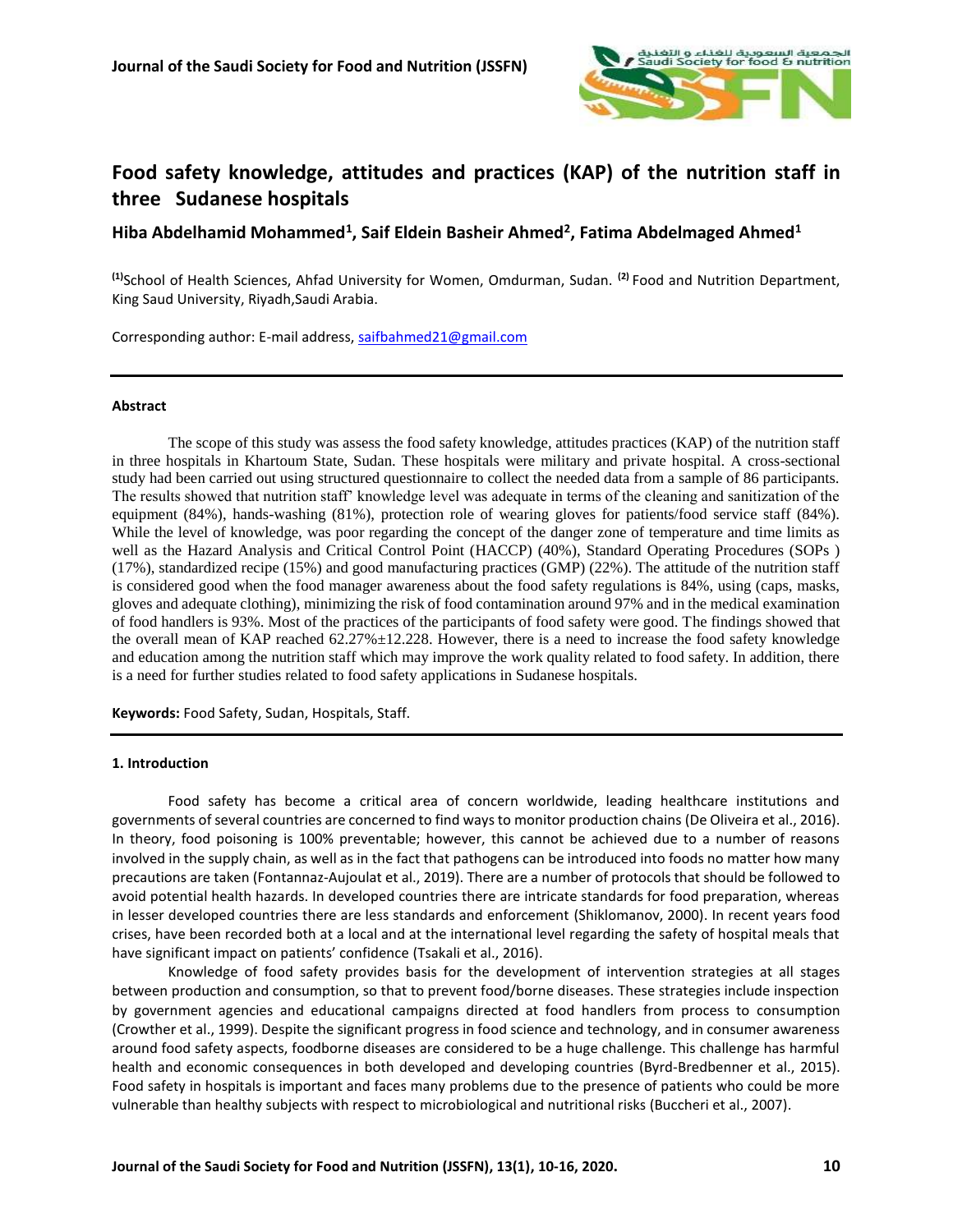The increasing food safety problems in Sudan emphasize the need for rapid and effective solutions. Food safety knowledge and application in Sudan still far away from what it should be and that definitely will contribute too many foodborne diseases, especially in the governmental health institutions. This study may be considered as a modest effort to assess food safety knowledge, attitudes and practices of nutritionists / dietetics staff in three Sudanese hospitals selected in this study.

#### **2. Methodology**

#### *2.1. Hospitals*

The study was carried out in three Khartoum state hospitals. These multidisciplinary hospitals were selected according to administrative basis; Military Hospital (MMH): located in Omdurman; Governmental Hospital (ISH): located in North Khartoum (Alamarat area); and Private Hospital (RCIH): located in Khartoum (Burri area). Subjects: The (86) respondents were nutrition staff and selected according to certain inclusion and exclusion criteria. The inclusion criteria were determined by interviewing nutrition staff to participate in the study, while the exclusion criteria included nutrition staff working at the night shift or working as trainees. In addition to those doing their national civil service for less than one month were included in the exclusion together with those who took sick leaves, vacations or out of the service during the period of data collection. Moreover, those who did not agree to participate

in the study. The nutrition staff includes dietitians, nutritionists, nutrition educators, cookers, waiters, kitchen managers/storekeepers and quality control officers. The ethical considerations involved official ethical approvals for the study were obtained from Ahfad University for Women (AUW), ministry of Health committees, and also the consents of the respondents.

#### *2.2. Data collection*

This study is a cross sectional hospital-based study, designed to evaluate Knowledge, Attitudes and Practices (KAP) of the nutrition staff towards food safety practices and procedures in different hospitals in Khartoum state using both primary and secondary data collection methods. The primary data was collected via structured questionnaire in the form of interviews. The study was conducted between September and December 2018.

The questionnaire was developed for this study with 57 multiple choice questions with ''yes" and ''no" or "Always", "Sometimes "and "Never" scale of answers. The questions were designed and structured in four groups. The first group includes nine personal questions (type of hospital, sex, age, occupation, specialization, occupation status, working experience, level of education, and if attended any courses related to food safety and hygiene). The second group of questions involves "Food safety knowledge" (20 questions). The third group was focused on "Food Safety Attitudes" (18 questions). The last group was developed to determine "food safety practices", (10 questions). Therefore, the questionnaire was designed to assess knowledge, attitudes and practices of the staff members of the nutrition department. The assessment included knowledge focused on microbiologic food hazards, temperature control, food storage, cross contamination, health requirements, utensils cleaning, and the staff opinion on training programs needed. All questions aimed at identify; employee relation to food safety assurance, hygiene violations and to what extent the employee is far from the knowledge of food safety. This could be attained by linking the first part of the questionnaire, as the demographic data or personal information, with the other parts (knowledge, attitudes and practices).

#### *2.3. Statistical analysis*

Data were analyzed by using Statistical Package for social Science (SPSS version 20.0 SPSS INS) descriptive statistics were used. Non-parametric variables were analysis for differences by Chi-Square to determine the P-value and Fisher Exact Test was done where it required MS office Excel 2016 was also used to calculate the scores of knowledge, attitudes and practices of the nutrition staff. The scores were given as follows; yes and Always = 10, Sometimes = 0.5 and Never =0. According to the previous ranking method reported by Norhaslinda et al. (2016), the scores were considered as poor (less than and equal to 50%) fair (51-79%) and good (80% and above).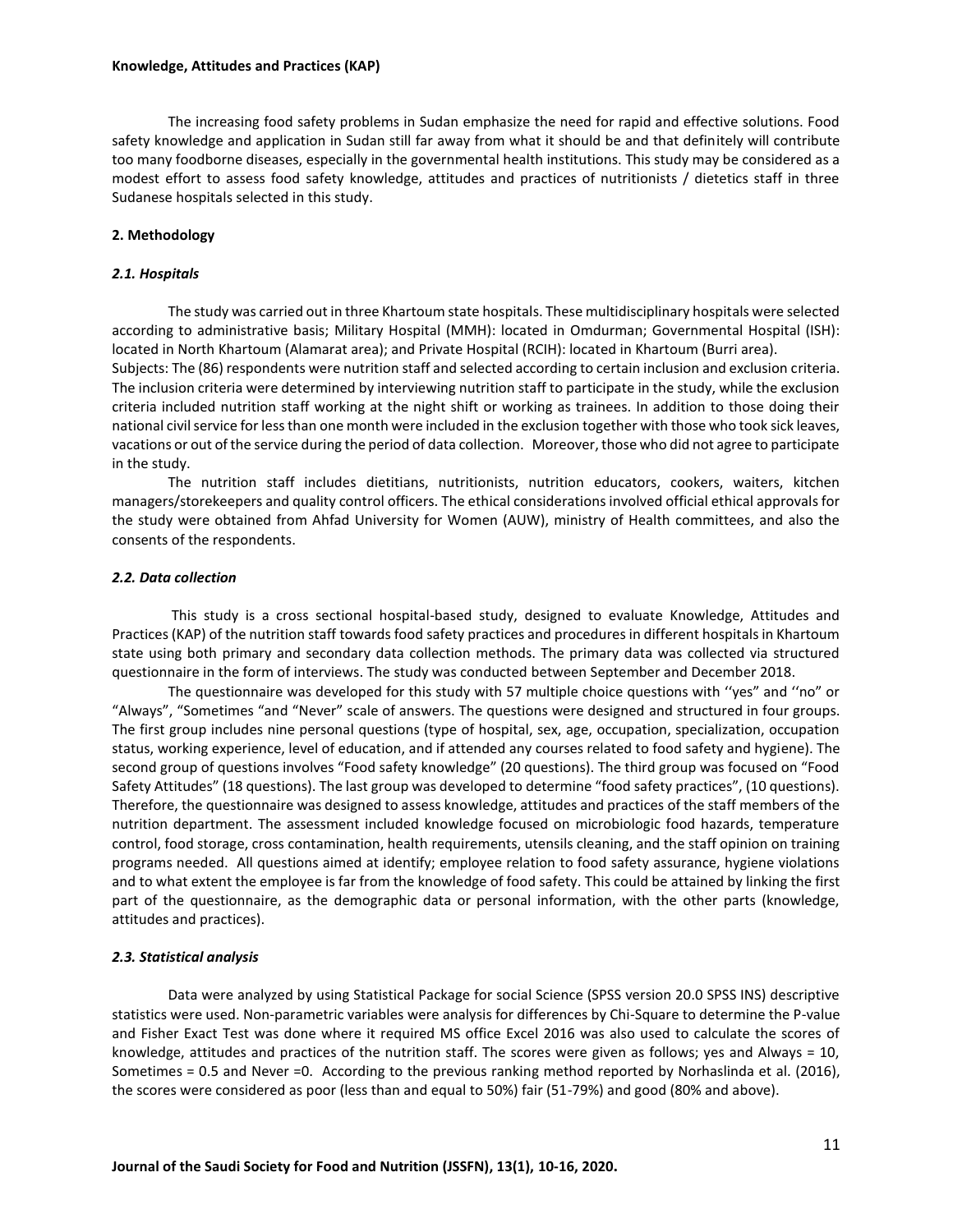## **3. Results and discussion**

# *3.1. Frequency and percentage of sex and age groups of the nutrition staffs participated in the study among the three hospitals (MMH, ISH and RCIH).*

Table (1) reveals that, with respect to sex, most of the respondents were females (73%) and this may be due to the cultural preference of females to enroll in the field of nutrition more than males in Sudan. The Commission on Dietetic Registration (CDR) reported that (90.6%) of the dietetics professional were females (2019), while Mohieldin et al. (2015) reported (83%) females. Furthermore, regarding age, as shown in table (1), the dominant age group in MMH and ISH was 20-30 years (50% for both hospitals), and at RCIH it was 30-40 years (58%). Food handlers study by Lestantyo et al. (2017) reported that; younger food handlers and / or those who lack formal knowledge in nutrition are more likely to have risky behavior concerning food hygiene than others.

| Table (1). Sex and age groups of the study participants among the three hospitals (MMH, ISH and RCIH) Military |
|----------------------------------------------------------------------------------------------------------------|
| Hospital (MMH): located in Omdurman; Governmental Hospital (ISH): located in North Khartoum (Alamarat area);   |
| and Private Hospital (RCH) located in Khartoum (Burri area).                                                   |

|           | <b>Frequency (Percentage)</b> | <b>Total</b> |             |           |
|-----------|-------------------------------|--------------|-------------|-----------|
| Sex       | <b>MMH</b>                    | <b>ISH</b>   | <b>RCIH</b> |           |
| Male      | 4(9%)                         | 8(40%)       | 115(8%)     | 23 (27%)  |
| Female    | 43 (91%)                      | 12 (60%)     | 8 (42%)     | 63 (73%)  |
| Total     | 47 (100%)                     | 20(100)      | 19 (100%)   | 86 (100%) |
|           |                               | Age          |             |           |
| < 20      | 1(2%)                         | $0(0\%)$     | $0(0\%)$    | 1(1%)     |
| $20 - 30$ | 23 (49%)                      | 10 (50%)     | 6 (32%)     | 39 (45%)  |
| 31-40     | 12 (26%)                      | 5 (25%)      | 11 (58%)    | 28 (33%)  |
| >40       | 11 (23%)                      | 5 (25%)      | 2(10%)      | 18 (21%)  |
| Total     | 47 (100%)                     | 20 (100%)    | 19 (100%)   | 86(100%   |

## *3.2. Occupations of the participants*

Table (2) shows that 50% of the nutrition staff of the three hospitals are nutritionists/ dietitians. This data indicate the hospital awareness of the role of nutritionists in promoting health, where Hospitals should be encouraged to further increase the number of nutritionists.

|  |  | Table (2). Distribution of the study participants according to occupation in the Sudanese three Hospitals. |
|--|--|------------------------------------------------------------------------------------------------------------|
|--|--|------------------------------------------------------------------------------------------------------------|

|                                   |            | <b>TOTAL</b> |             |          |
|-----------------------------------|------------|--------------|-------------|----------|
| Occupation                        | <b>MMH</b> | <b>ISH</b>   | <b>RCIH</b> |          |
| Nutritionist/dietetics            | 26 (55%)   | 10(50%)      | 7(37%)      | 43 (50%) |
| Nutrition educator                | 5(11%)     | 1(5%)        | $0(0\%)$    | 6(7%)    |
| Cookers                           | 4(9%)      | 2(10%)       | 4(21%)      | 10(12%)  |
| Waiters                           | 9(19%)     | 5(25%)       | 6(32%)      | 20(23%)  |
| Kitchen managers and storekeepers | 1(2%)      | 1(5%)        | 2(10%)      | 4(5%)    |
| <b>Quality control officers</b>   | 2(4%)      | 1(5%)        | $0(0\%)$    | 3(3%)    |
| Total                             | 47(100%)   | 20(100%)     | 19(100%)    | 86(100%) |

# *3.3. Participants' knowledge*

According to table (3), the respondents had good knowledge of the importance of cleaning and sanitizing equipment (84%), washing hands (81%), and wearing gloves while serving food (84%), cholera transmission by food (95%), and insects may transmit food borne pathogens (90%). But their knowledge were mainly critically low in questions related to temperature such as; reheating contribution to food contamination (49%), the danger zone and its temperature and time limits (12% and 11% respectively), the refrigerator temperature (20%), the hot holding and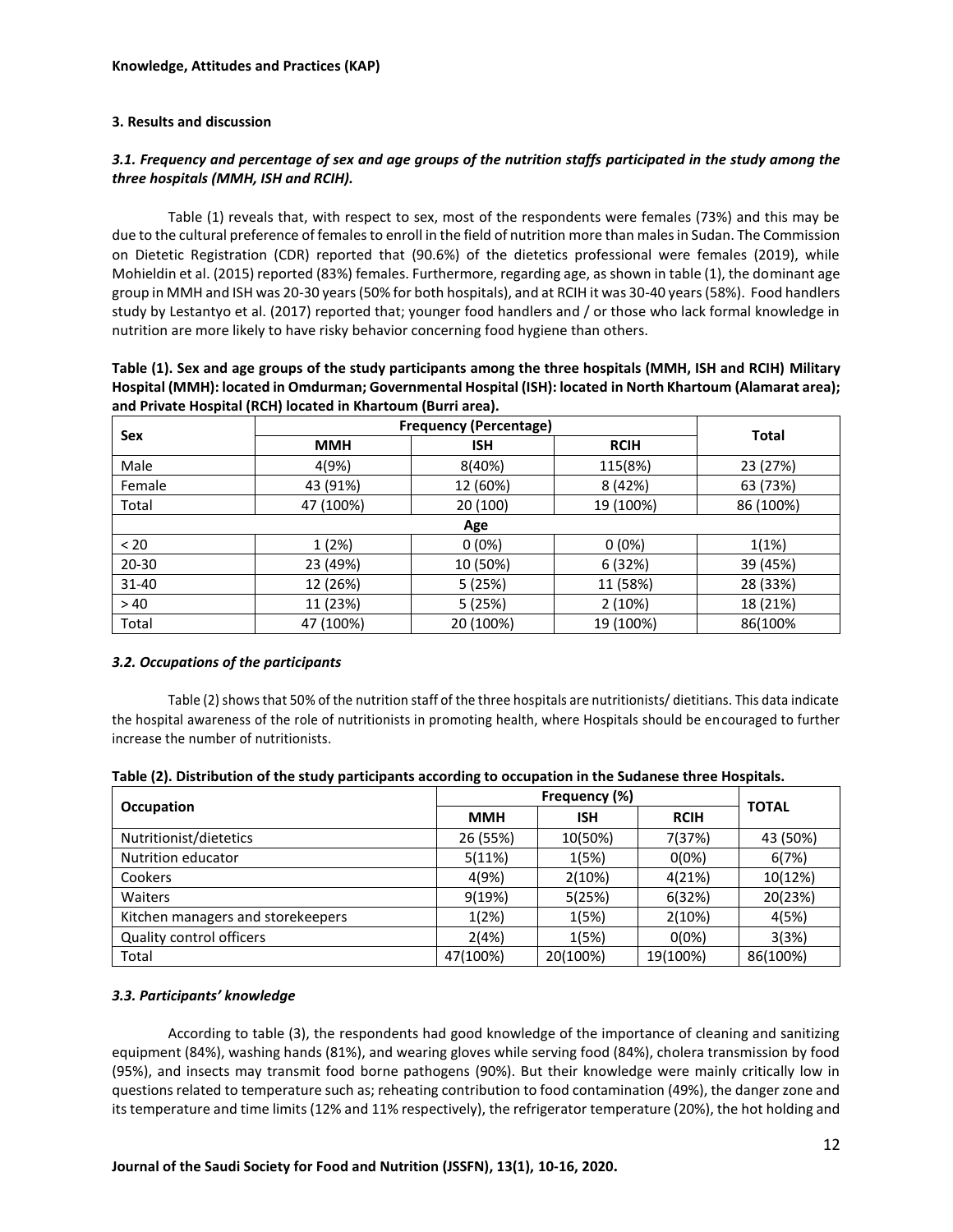cold holding temperatures (12% and 14% respectively). In addition, their knowledge was found to be poor regarding any program related to food safety such as in; HACCP (39%), SOPs (17%), standardized recipe (15%) and GMPs (22%). The above mentioned results agree with the Malaysian study reported by Sani and Siow (2014), where the level knowledge, attitudes and practices among food handlers was found to be good in personal hygiene or defining food borne diseases (94%), but it was poor regarding food storage and preparation temperature (28%). Also, a Chinese study by Zhang et al. (2015) concluded that, most food handlers did not know the maximum storage time at room temperature of food.

## *3.4. Attitudes*

Table (4) reveals that, the respondents' attitude may be considered good when: the importance of food safety is considered by food manager is 79%, food manager awareness about food safety regulations is about 84%, food-service staff with cuts on hands should not touch un-rapped food 85%, (cap, masks, gloves and adequate clothing) reduce the risk of food contamination 97%. The nutrition staff attitude regarding food safety training programs was good (93%). Previous studies reported that, despite the fact that training rarely improves the behavior, but it can results in increasing both knowledge and attitude of the staff (Pilling et al., 2008). Nee and Sani (2011) reported that food hygiene training increased participants' knowledge regarding food borne diseases issues. Another study by Zhang et al. (2015) reveals that food handlers have positive attitudes about food safety and training.

|                | <b>Items</b>                                                                                                                                                                                         |    |    |    | <b>No</b> |
|----------------|------------------------------------------------------------------------------------------------------------------------------------------------------------------------------------------------------|----|----|----|-----------|
|                |                                                                                                                                                                                                      | F  | ℅  | F  | %         |
| 1              | Preparation of food in advance is likely to contribute to food poisoning.                                                                                                                            | 68 | 79 | 18 | 21        |
| 2              | Reheating of food is likely to contribute to food contamination.                                                                                                                                     | 42 | 49 | 44 | 51        |
| 3              | Incorrect application of cleaning and sanitization procedures for equipment<br>(refrigerator, slicing machine, mincer, mixers, and blinders) increases the risk of<br>foodborne disease to patients. | 72 | 84 | 14 | 16        |
| 4              | Washing hands before handling food reduce the risk of contamination.                                                                                                                                 | 70 | 81 | 16 | 19        |
| 5              | Do you know what the Danger Zone is?                                                                                                                                                                 | 10 | 12 | 76 | 88        |
| 6              | Do you know the temperature of the danger zone?                                                                                                                                                      | 9  | 11 | 77 | 89        |
| $\overline{7}$ | Do you know the danger zone time limit?                                                                                                                                                              | 3  | 4  | 83 | 96        |
| 8              | Wearing gloves while handling food reduce the risk of transmitting infection between<br>patients.                                                                                                    | 72 | 84 | 14 | 16        |
| 9              | Wearing gloves while handling food reduce the risk of transmitting infection between<br>food-service staff.                                                                                          | 78 | 91 | 8  | 9         |
| 10             | Do you know the refrigeration temperature?                                                                                                                                                           | 17 | 20 | 69 | 80        |
| 11             | Do you know at what temperature the hot ready to eat foods should be maintained?                                                                                                                     | 10 | 12 | 76 | 88        |
| 12             | Do you know at what temperature the cold ready to eat foods should be maintained?                                                                                                                    | 12 | 14 | 74 | 86        |
| 13             | Do you know what types of Hepatitis can be transmitted by food?                                                                                                                                      | 30 | 35 | 56 | 65        |
| 14             | Cholera can be transmitted by food.                                                                                                                                                                  | 82 | 95 | 4  | 5         |
| 15             | Eating cooked leftovers stored for more than 6 hours is likely to cause food poisoning.                                                                                                              | 62 | 72 | 24 | 28        |
| 16             | Insect such as cockroaches and flies might transmit foodborne pathogens.                                                                                                                             | 77 | 90 | 9  | 10        |
| 17             | Do you know what are Hazard Analysis and Critical Control Point (HACCP)?                                                                                                                             | 34 | 39 | 52 | 61        |
| 18             | Do you know what Standard Operating Procedures (SOPs) are?                                                                                                                                           | 15 | 17 | 71 | 83        |
| 19             | Do you know what a standardized recipe is?                                                                                                                                                           | 13 | 15 | 73 | 85        |
| 20             | Do you know Good Management Practices (GMPs)?                                                                                                                                                        | 19 | 22 | 67 | 78        |

|              | Table (3): Knowledge of food safety of the nutrition staffs among the three hospitals: (F: frequency, %: |  |  |  |  |  |  |  |
|--------------|----------------------------------------------------------------------------------------------------------|--|--|--|--|--|--|--|
| percentage). |                                                                                                          |  |  |  |  |  |  |  |

The nutrition staff's attitude toward beards or moustache was medium (51%) and good about female nails (87%), and this needs more critical awareness because lack of personal hygiene in food handlers could result in food poisoning incidents (Seaman, 2010). They also had good attitude toward the medical examination of food handlers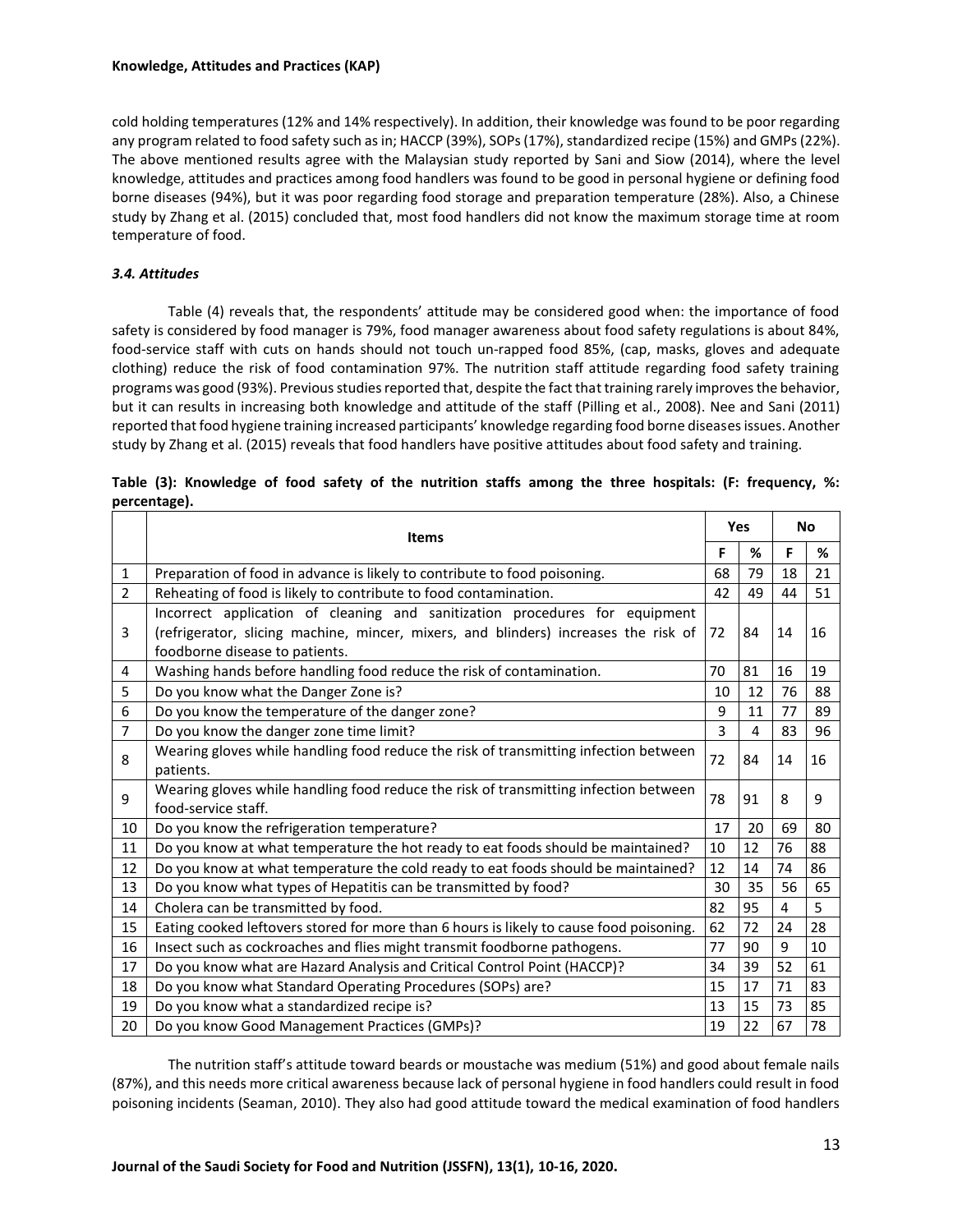## **Knowledge, Attitudes and Practices (KAP)**

(93%). In addition, the attitude of participants was fair regarding the improper storage of foods may lead to health hazard (50%) and was low in defrosted food should not be refrozen (44%), food safety responsibility (42%), wiping vegetables or fruits make them safe to be used (43%), and very low (12%) for workers with HIV/AIDS whom should be eliminated from food preparation area.

| Table (4): Attitudes scores of food safety of the nutrition staffs among the three hospitals: (F: frequency, %: |  |  |  |
|-----------------------------------------------------------------------------------------------------------------|--|--|--|
| percentage).                                                                                                    |  |  |  |

|                | Items                                                                                                           |    | Yes |    | <b>No</b> |
|----------------|-----------------------------------------------------------------------------------------------------------------|----|-----|----|-----------|
|                |                                                                                                                 | F  | %   | F  | ℅         |
| $\mathbf{1}$   | Food safety is an important item should be considered by food manger.                                           | 79 | 9   | 7  | 8         |
| $\overline{2}$ | The food manager should be aware of the local and the international food safety<br>regulations.                 | 72 | 84  | 14 | 16        |
| 3              | Food safety responsibility should be specified for one person:                                                  | 36 | 42  | 50 | 58        |
| 4              | The application of food safety rules must be the responsibility of every person in the<br>food service unit.    | 68 | 79  | 18 | 21        |
| 5              | Food safety includes food and non-food items.                                                                   | 62 | 72  | 24 | 28        |
| 6              | Raw foods should be stored above cooked foods in the refrigerator.                                              | 35 | 41  | 51 | 59        |
| 7              | Defrosted food should not be refrozen:                                                                          | 38 | 44  | 48 | 56        |
| 8              | Food-service staff with abrasions or cuts on hands should not touch unwrapped Food:                             | 73 | 85  | 13 | 15        |
| 9              | Using caps, masks, protective gloves and adequate clothing reduce the risk of food<br>contamination:            | 83 | 97  | 3  | 3         |
| 10             | It is important to know the temperature of the refrigerator/freezer to reduce the risk<br>of food spoilage:     | 72 | 84  | 14 | 16        |
| 11             | Is it necessary to check at regular intervals of time the thermometer setting of<br>refrigerators and freezers: | 67 | 78  | 19 | 22        |
| 12             | Improper storage of foods may not lead to health hazard:                                                        | 43 | 50  | 43 | 50        |
| 13             | Food Safety training programs should be conducted regularly in the hospital                                     | 80 | 93  | 6  | 7         |
| 14             | Wiping vegetables or fruits make them safe to be used:                                                          | 37 | 43  | 49 | 57        |
| 15             | Male Food handlers should not have beards or moustache:                                                         | 44 | 51  | 42 | 49        |
| 16             | Female food handlers should not have long nails:                                                                | 75 | 87  | 11 | 13        |
| 17             | Food handlers should be medically examined every six months (periodically).                                     | 80 | 93  | 6  | 7         |
| 18             | Workers with HIV/AIDS should be eliminated from food preparation area                                           | 76 | 88  | 10 | 12        |

## *3.5. Practices*

All food safety items shown in table 5 are related to practice may be considered good, but more attention is needed for the concept of thawing frozen foods, since about 30% of the respondents may not follow the right thawing procedures. Previous studies found that, acquiring good knowledge and attitude will lead to good practices. However, some studies findings contradict with this result. Good knowledge in food hygiene did not lead to good food handling practices (Sharif et al., 2013; Hassan and Dimassi, 2014).

## *3.6. Knowledge, attitude and practices (KAP) among the selected hospitals*

The overall mean of KAP score was found to be low (62.27%), and the mean of the knowledge 44.77% score considered poor (Table 6). The mean of the attitude score is considered fair (69.87%), while the mean of the practice score was found to be good (85.76%). In comparison to a previous study on food handlers by (Sharif et al., 2013), these results of the present study were low in overall KAP mean when compared to (87.88%) and compared to (84.80%) for knowledge, and 88.8% for attitude, but it resembles the mean of practice (89.4%) as reported by Sharif et al. (2013).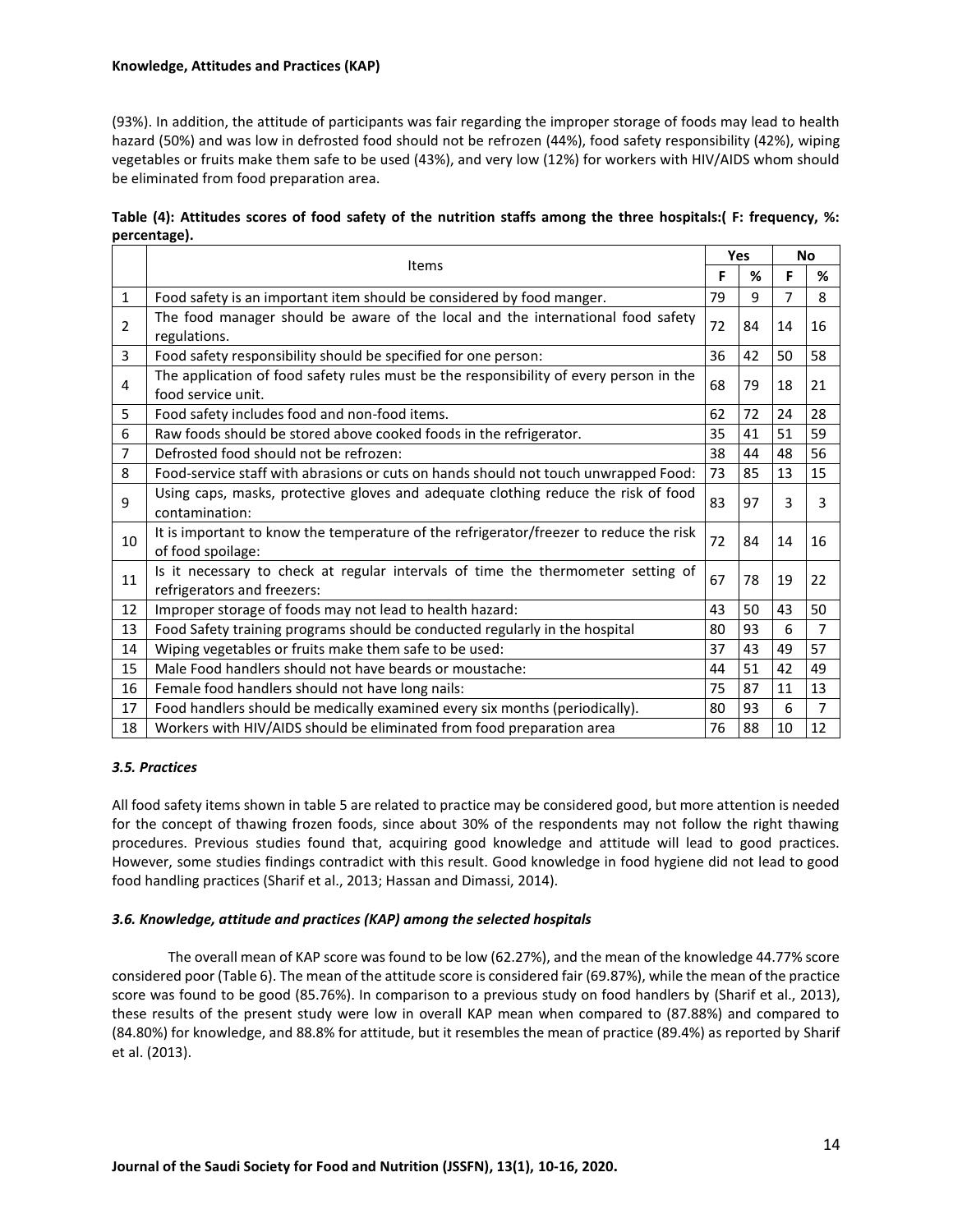|                |                                                                    |    | <b>Always</b> |    | <b>Sometimes</b> | <b>Never</b>  |                |
|----------------|--------------------------------------------------------------------|----|---------------|----|------------------|---------------|----------------|
|                | <b>Items</b>                                                       |    | %             |    | %                |               | %              |
|                | Do you wash your hands before touching unwrapped raw food?         | 78 | 91            | 8  | 9                | 0             |                |
| $\overline{2}$ | Do you wash your hands after touching unwrapped raw food?          | 76 | 88            | 10 | 12               | 0             |                |
| 3              | Do you wash your hands before touching unwrapped cooked food?      | 76 | 88            | 10 | 12               | 0             |                |
| 4              | Do you wash your hands after touching unwrapped cooked food?       | 68 | 79            | 15 | 17               | 3             | 4              |
| 5              | Do you use separate utensils to prepare cooked and raw foods?      | 63 | 73            | 22 | 26               |               |                |
| 6              | Do you thaw frozen food at room temperature?                       | 60 | 70            | 24 | 28               |               | $\overline{2}$ |
| 7              | Do you check shelf life of food products before using them?        | 70 | 81            | 13 | 15               | 3             | 4              |
| 8              | Do you check integrity of food packages while using food products? | 64 | 75            | 20 | 23               | $\mathcal{P}$ | $\mathcal{P}$  |
| 9              | Food handlers can work when they have diarrhea symptoms:           | 17 | 20            | 17 | 20               | 52            | 60             |
| 10             | Food handlers can work when they have common colds:                | 17 | 20            | 16 | 19               | 53            | 61             |

| Table (5): Practices scores related to food safety of the nutrition staffs among the three hospitals :( F: frequency, |  |
|-----------------------------------------------------------------------------------------------------------------------|--|
| %: percentage).                                                                                                       |  |

| Table (6): Means (%) of knowledge, attitude and practices (KAP) for all the nutrition staffs in the three hospitals. |  |
|----------------------------------------------------------------------------------------------------------------------|--|
|----------------------------------------------------------------------------------------------------------------------|--|

|          | <b>KAP</b> | Knowledge | <b>Attitude</b> | <b>Practice</b> |
|----------|------------|-----------|-----------------|-----------------|
| Mean (%) | 62.27      | 44.77     | 69.87           | 85.76           |
| S.D      | 12.228     | 18.716    | 14.659          | 11.993          |
| Minimum  | 38         | 14        | 28              | 45              |
| Maximum  | 90         | 95        | 100             | 100             |
| Out of   | 100        | 100       | 100             | 100             |

# **4. Conclusions**

Development of food inspection and food safety strategies and standards are activities required to reduce food problems in the Sudan. Sudanese national agencies in charge of food and Nutrition should implement policies related to food safety and hygiene, and mange economical and managerial barriers facing food safety application.

## **Acknowledgements**

The authors greatly appreciate the valuable collaboration of the administrative bodies of the three Hospitals while executing this research. Thanks also extended to the nutrition staff affiliated with the three Hospitals for their patience and remarkable collaboration during data collection.

# **References**

- Buccheri C, Casuccio A, Giammanco S, et al. (2007) Food safety in hospital: knowledge, attitudes and practices of nursing staff of two hospitals in Sicily, Italy. *BMC health services research* 7: 45.
- Byrd‐Bredbenner C, Cohn MN, Farber JM, et al. (2015) Food safety considerations for innovative nutrition solutions. *Annals of the New York Academy of Sciences* 1347: 29-44.
- Crowther J, Cox L, Gross R, et al. (1999) Food safety training for nutritionists. *Bulletin of the World Health Organization* 77: 172.
- De Oliveira C, Da Cruz A, Tavolaro P, et al. (2016) Food Safety: Good Manufacturing Practices (GMP), Sanitation Standard Operating Procedures (SSOP), Hazard Analysis and Critical Control Point (HACCP). *Antimicrobial food packaging.* Elsevier, 129-139.
- Fontannaz-Aujoulat F, Frost M and Schlundt J. (2019) WHO Five Keys to Safer Food communication campaign-Evidence-based simple messages with a global impact. *Food Control* 101: 53-57.